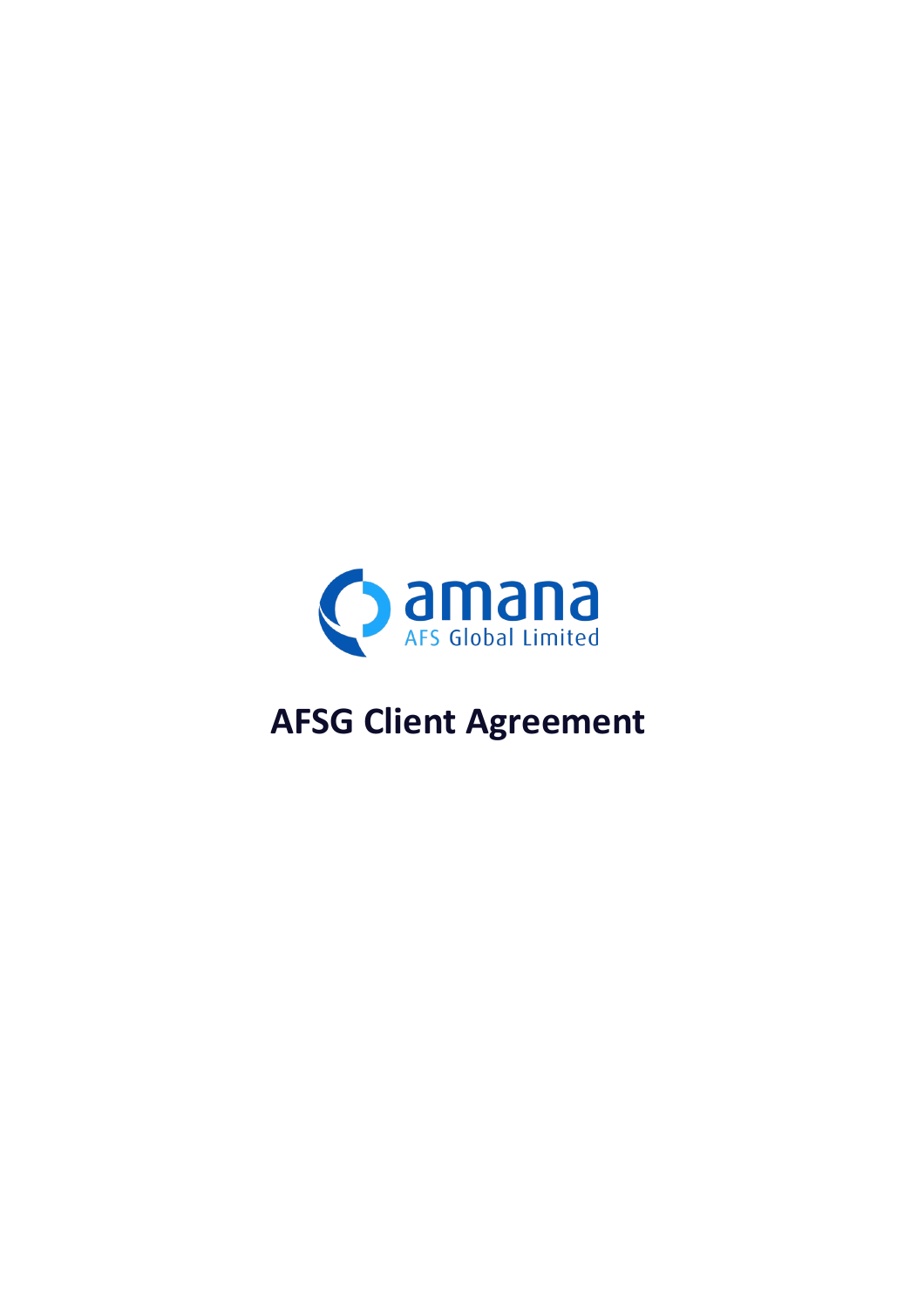

## **1. Introduction**

AFS Global Limited (hereinafter referred to as AFS or the "Company" or the "Firm") is incorporated in Labuan, Malaysia with a registration number of LL14899. Our registered office is located at Unit B, Lot 49,  $1^{st}$  Floor, Block F, Lazenda Warehouse 3, Jalan Ranca-Ranca, 87000 F.T. Labuan. Malaysia. AFS is authorized and regulated by the Labuan Financial Services Authority and has a License number **MB/18/0025** to carry out Money Broking and other permitted services as defined in the Client Agreement & Risk Disclosure. You can check this on the LFSA's register by visiting the LFSA's website [https://www.labuanibfc.com/areas-of](https://www.labuanibfc.com/areas-of-business/financial-services/money-broking/list-of-money-brokers)[business/financial-services/money-broking/list-of-money-brokers](https://www.labuanibfc.com/areas-of-business/financial-services/money-broking/list-of-money-brokers) or by contacting the LFSA at:

| Phone (General):                 | 0060 87 591 200                |
|----------------------------------|--------------------------------|
| <b>Customer Relations:</b>       | 0060 87 591 215                |
| Fax (General):                   | 0060 87 453 442                |
| <b>Fax (Communication Dept):</b> | 0060 87 428 200                |
| Email:                           | communication@labuanfsa.gov.my |

Level 17, Main Office Tower Financial Park Complex Jalan Merdeka 87000 Labuan, Malaysia

# **2. Acknowledgement**

- 2.1 This is our standard Client Agreement which we intend to rely on. The client acknowledges that he/shehas read, understood and accepted the Client Agreement including the Annex containing the Risk Disclosure Notice. By entering into this Agreement, the client accepts the terms of the Order Execution Policy, Conflicts of Interest Policy and Privacy Policy, as well as any information (legal or otherwise) posted on the Firm's website, as may be amended from time to time.
- 2.2 By accepting the Client Agreement, the client enters into a binding legal agreement with AFS.
- 2.3 The client acknowledges that the Firm's official language is the English language.

### **3. Scope of the client agreement**

- 3.1 The Client Agreement forms the basis of the provision of terms of use to the client.
- 3.2 The Client Agreement is non-negotiable and overrides any other agreements, arrangements, express or implied statements made by AFS unless the Firm, in its sole discretion, determines otherwise. If the Client Agreement were to be materially amended, reasonable notice shall be given to the client.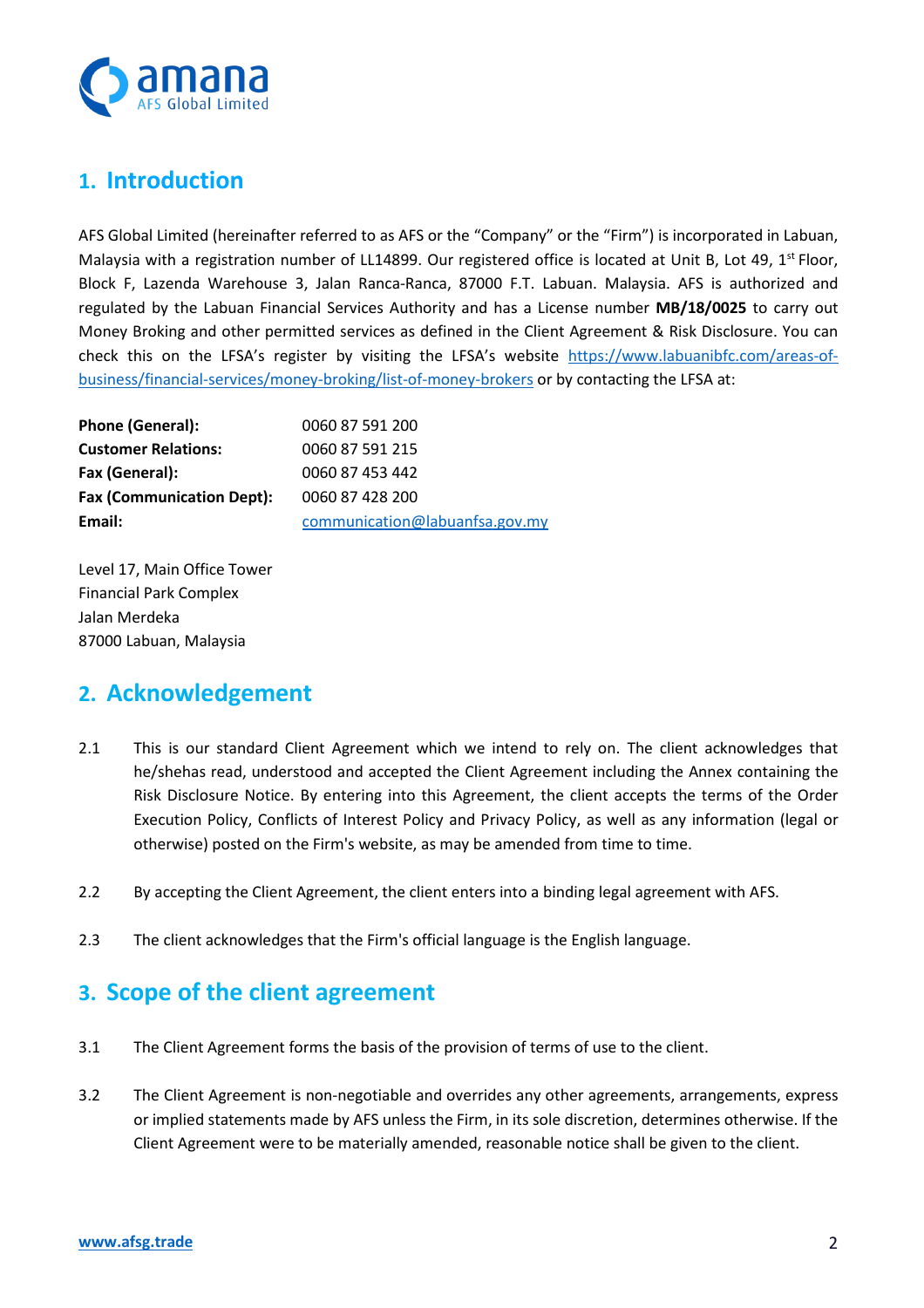

3.3 The client agreement is effective the moment the client receives an email containing his login credentials.

### **4. Interpretation of terms**

4.1 Unless indicated to the contrary, the defined terms included in the Client Agreement shall have a specific meaning and may be used in the singular or plural as appropriate.

#### • **Authorized representative**

Shall mean either the natural or legal person who is expressly authorized by the client to act on his/her behalf; the above-mentioned relationship is documented through a Power of Attorney, a copy of which is held by the Firm.

#### • **Application form**

Shall mean the online application form to be completed by prospective clients found on the company website.

#### • **Balance**

Shall mean the funds available in a trading account that may be used for trading financial instruments.

#### • **Balance currency**

Shall mean the currency that the trading account is denominated in; it should be noted that all charges including spreads, commissions, and Financing/swap, are calculated in that currency.

#### • **Business day**

Shall mean a day on which the Firm is open for business.

#### • **Client**

Shall mean either the natural or legal person who received the email referred to in clause 3.2 above.

#### • **Client account**

Shall mean the account that the client establishes with the company for trading and depositing and withdrawing funds.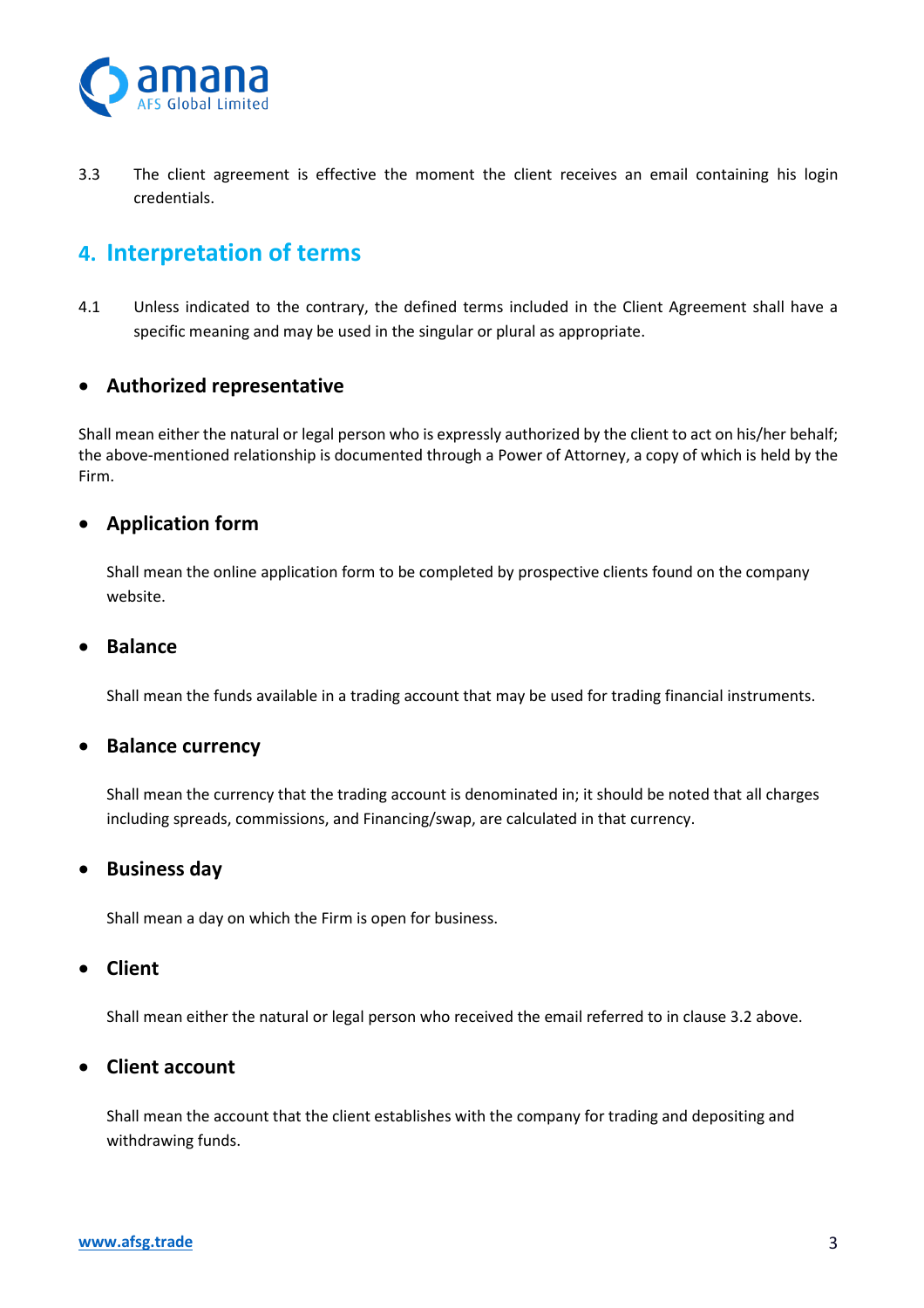

### • **Client agreement**

Shall mean this agreement including the Order Execution Policy, Conflicts of Interest Policy and Privacy Policy as well as any information (legal or otherwise) posted on the Firm's website, as may be amended from time to time.

### • **Closed position**

Shall mean the opposite of an open position.

#### • **Contract for difference (CFD)**

Shall mean a CFD on spot foreign exchange ('FX').

#### • **Equity**

Shall mean the balance plus or minus any profit or loss that derives from any open positions.

#### • **Free margin**

Shall mean funds that are available for opening a position. It is calculated as: Free Margin = Equity – Margin.

#### • **Fair stop out**

Shall mean the closing of positions with the highest Margin, in the event the Margin Level falls below the required minimum.

#### • **Margin**

Shall mean the required funds available in a trading account for the purposes of maintaining an open position.

#### • **Margin level/Health level**

Shall mean the Equity to Margin ratio calculated as: Margin Level = Equity / Margin.

#### • **Online trading system**

Shall mean the Meta-trader trading platform or any other trading platform/system offered to traders for order execution.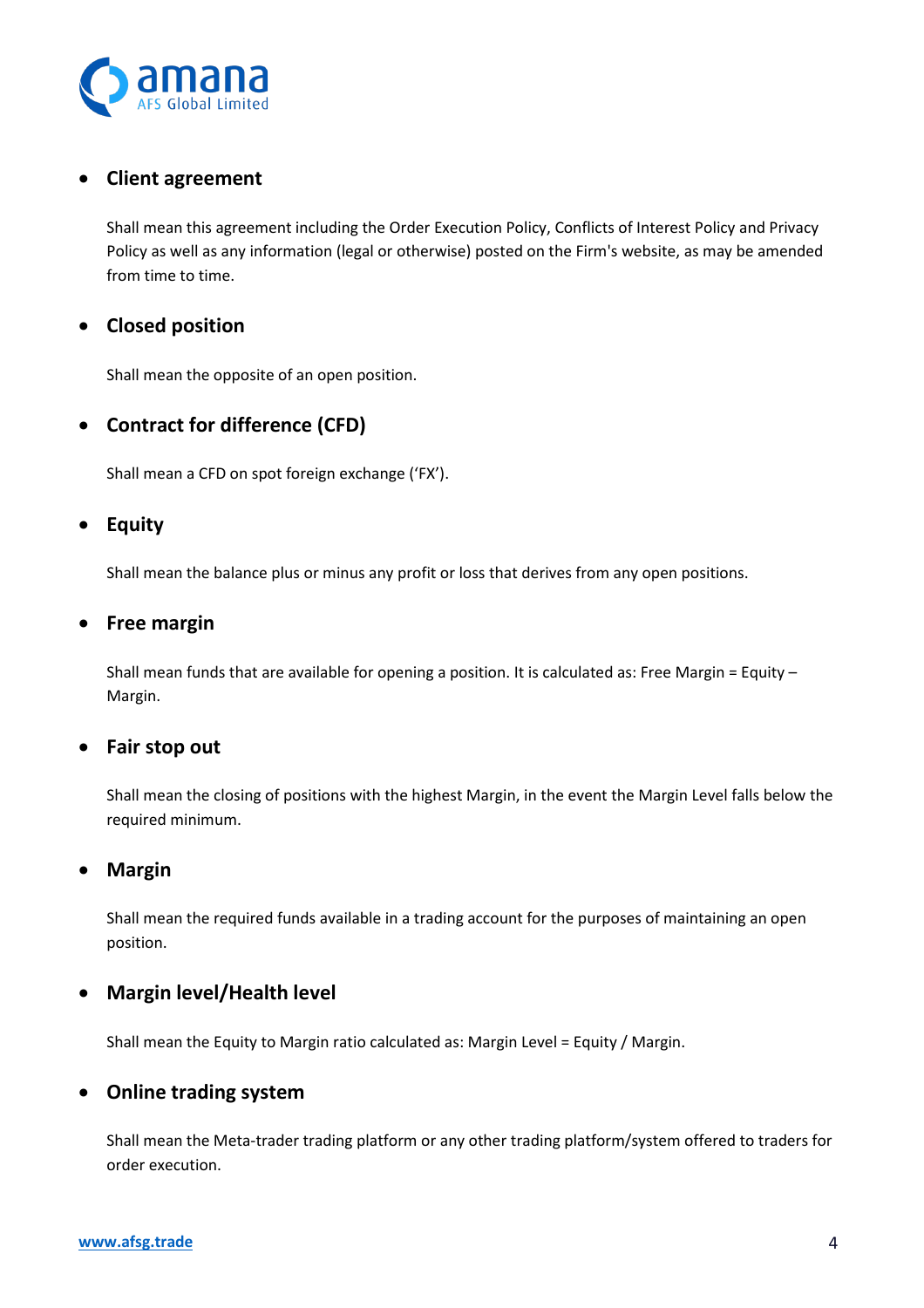

### • **Open position**

Shall mean any position that has not been closed. For example, an open long position not covered by the opposite short position and vice versa.

#### • **Order**

Shall mean any order for execution of a trade, that has been submitted by the client through the company online trading system or via phone and can include market orders, instant orders and limit orders.

#### • **Over-the-Counter (OTC)**

Shall mean the execution venue for any financial instruments whose trading is governed by the Client Agreement.

#### • **Trading account**

Shall mean the account, which has a unique number, maintained by a client for the purposes of trading financial instruments through the Online Trading System.

### **5. Provision of services**

- 5.1 AFS offers, on an execution-only basis, a number of financial instruments and is under no obligation to monitor or advise the client on the suitability of their trading decision.
- 5.2 Upon notice to the client, AFS reserves the right to amend, from time to time, both the trading conditions and execution rules. Even if the Firm amends any part of the trading conditions and/or execution rules the client continues to be bound by the Client Agreement, including but not limited to any amendments that have been implemented.
- 5.3 Upon notice to the client, AFS reserves the right to amend, from time to time, both the trading conditions and execution rules. Even if the Firm amends any part of the trading conditions and/or execution rules the client continues to be bound by the Client Agreement, including but not limited to any amendments that have been implemented.
- 5.4 The client accepts that AFS bears no responsibility for the download, installation and use of any trading related solutions such as expert advisors or trailing stops.
- 5.5 The client understands that no physical delivery of a CFD's underlying instrument (or reference instrument) that he/ she traded through his/her trading account shall occur.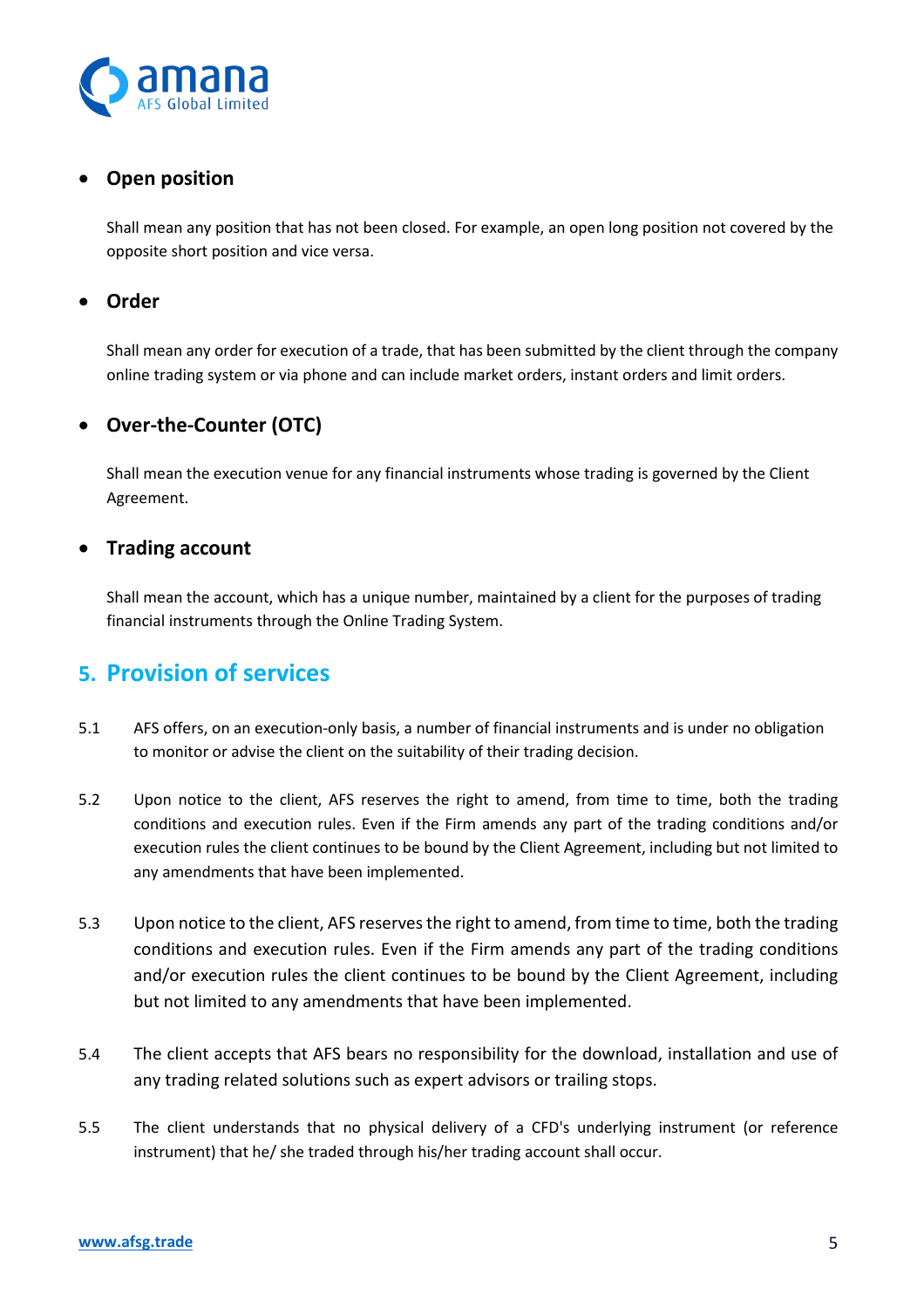

- 5.6 The client accepts that AFS is the only execution venue.
- 5.7 The client may trade through his/her trading account from 00.00 server time (GMT+2) on a Monday until 00.00 server time (GMT+2) on a Friday. It should be noted that trading of certain financial instruments occurs during specific timeframes; the client is responsible for looking at the contract specifications of such instruments for further details, prior to trading. The client shall be notified of any Firm holidays through the internal e-mailing system.
- 5.8 AFS reserves the right to amend, at any time the contract specifications of such financial instruments, available at https://www.afsg.trade in order to respond to a number of situations including but not limited to specific market conditions. The client is liable for ensuring that he/she remains informed, at all times, regarding the latest contract specifications.
- 5.9 The client shall set the leverage that may range from 1:1 to 1:100, during the account opening process and he/she may send a request to amend the leverage level, at any time. The approval to requests to increase leverage will be subject to complying with regulatory requirements. AFS reserves the right to decrease the leverage including but not limited to regulatory requirements and client's trade volume.
- 5.10 The client should bear in mind that in terms of volume financial instruments, traded, through the trading platform(s), are measured in lots and the minimum volume of a transaction is 0.01 lot, unless otherwise indicated in the contract specifications of a product.
- 5.11 Partial fills: this is the practice of executing an order in parts if there is not enough liquidity in the market at the time in order to fill-in the full order at a specific price. Partial fills may be executed at different prices.

# **6. Client's account**

- 6.1 The Client shall open an Account with the Company to conclude purchase and sale involving Financial Instruments offered by the Company. The Client does not intend to use this Account for payment transactions to third parties.
- 6.2 In order to open an Account, the Client will need to fill out our online application form. At the end of this form, the following documents must be uploaded:
	- 1. Identification document (Passport or ID card): Photograph, signature, personal details, issue and expiry dates, place and date of issue, and serial number MUST BE CLEARLY VISIBLE; and
	- 2. Proof of address (utility bill, current local authority tax bill): dated within the last 6 months.

If the Client is unable to upload these documents, the documents can be sent via email following the submission of the online application form.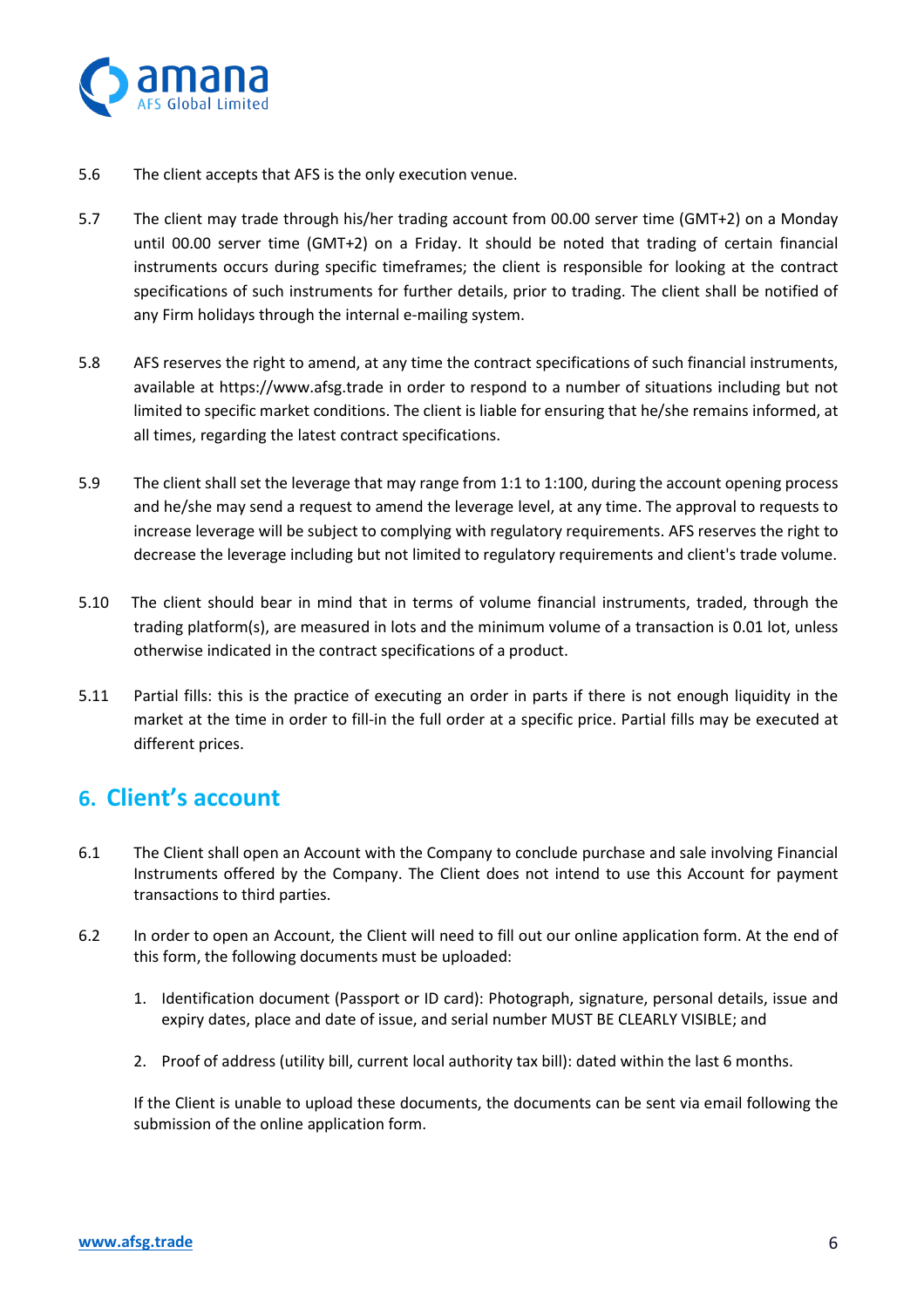

- 6.3 If the Client has opened more than one Account, the Company shall be authorized to consider and treat these different Accounts as a single unit. Among other rights that the Company has in the way of handing these Accounts, is the right of transferring funds between Accounts to cover possible negative balances, of any of these Accounts, without this affecting in any way the right of the Company to terminate the Account or close all Client's open positions.
- 6.4 Any funds received in a currency for which the Client does not hold a sub-account shall be converted by the Company into the Client's base currency. The conversion will be made at the exchange rate applied on the day and at the time when the relevant funds are at the disposal of the back-office department of the Company. Upon request, the Client may open a sub-account.

### **7. Client's money**

- 7.1 When a client opens an account on the Online Trading System, the Firm will hold the client's money on a segregated basis. Under these rules, the Firm pays or withdraws from each client's money cash deposits and net unrealized profits or losses respectively, into segregated client bank accounts (i.e. accounts which are separate from AFS's own).
- 7.2 Once received, client funds ('the Funds') shall be deposited in an institution ('the Institution') specified by the Firm on the client's behalf, segregated from any of the Firm's funds.
- 7.3 AFS will not pay interest to the client for the Funds deposited. Any interest on deposit will be retained by AFS.
- 7.4 The client has the right to withdraw, at any time, any part of the Funds equal to the free margin that is available in the relevant trading account provided that there are Funds available. It should be noted that such request may take up to 3 (three) business days in order to be processed. The Firm reserves the right to request additional information and/or documentation to satisfy itself that the request is legitimate. In addition, AFS reserves the right to reject such a request if it deems that this may not be legitimate. The client accepts that under such circumstances there may be a delay in processing the request.
- 7.5 The client accepts that the Funds shall be deposited in his/her trading account on the later date of either the value date on which the Funds are received by AFS or the value date on which the Funds are received by the Institution. The Funds deposited in a client's trading account shall be net of any transfer fees or other charges incurred by or charged to AFS that are imposed by the Institution (or intermediary involved in the process) that holds the Funds.
- 7.6 Where any Funds required to be deposited by a client are deposited into his/her trading account and AFS suspects that the sender of the funds is not the client or his/her authorized representative, the Firm may reject the Funds and return them to the remitter net of any transfer fees or other charges incurred by or charged to AFS, using the same transfer method as the one through which it originally received the Funds.
- 7.7 The client accepts that withdrawal of any part of the Funds shall be concluded using the same transfer method and the same remitter as the one which the Firm originally received the Funds from; under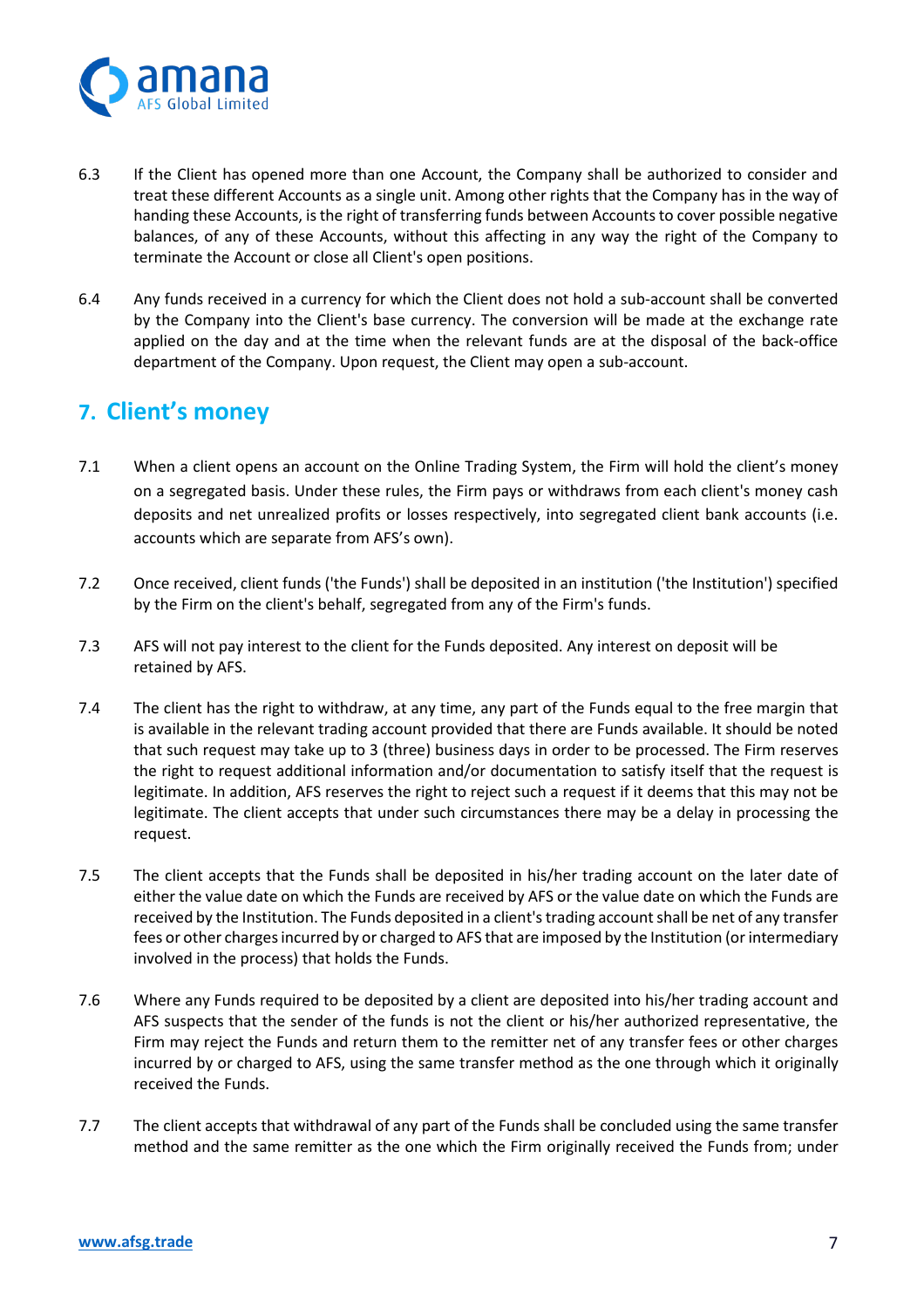

such circumstances, AFS shall return the part of the Funds requested net of any transfer fees or other charges incurred by or charged to AFS.

- 7.8 AFS reserves the right to decline a withdrawal that the client requested using a specific transfer method and has the right to suggest an alternative.
- 7.9 If, at any time, AFS is not satisfied with the documentation provided by the client in relation to the withdrawal/deposit, the Firm reserves the right to reverse to the remitter any part of the Funds net of any transfer fees or other charges incurred by AFS, using the same transfer method as the one through which it originally received the Funds.
- 7.10 The client accepts that the Institution may reverse any part of the Funds, for any reason; as a result, the Firm shall immediately reverse the respective amount from the trading account net of any transfer fees or other charges incurred by or charged to AFS, using the same transfer method as the one through which it originally received the Funds. The client accepts that this may result to a negative balance in the trading account; under such circumstances, the Firm may merge the Funds held in different trading accounts as described in clause [6.3], above.
- 7.11 The Firm reserves the right to close an account in connection with an unclaimed client money balance and releasing any client money balances from client bank accounts if:
	- 1. There has been no movement on the client's balance for a period of six years; and
	- 2. The Firm has sent written notice to the client at the last known address informing the client of the Firm's intention of no longer treating that balance as client money and giving the client 28 days to make a claim.

### **8. Charges**

- 8.1 Prior to trading CFDs the client needs to consider any applicable charges such as spreads, commissions and Financing/swap. The client is solely responsible for requiring clarifications from the Firm in relation to the above, if necessary.
- 8.2 The client should note that not all charges are represented in monetary terms (for example, charges may appear as a percentage of the value of a CFD); therefore, the client needs to ensure that he/she understands the amount that the percentage amounts to.
- 8.3 The client should note that any applicable charges shall be instantly deducted from his/her trading account.
	- **1. Spreads and Commissions** The applicable spreads and commissions charged when conducting a trade are available online at <https://www.afsg.trade/products/spreads-and-commissions>
	- **2. Financing/Swap**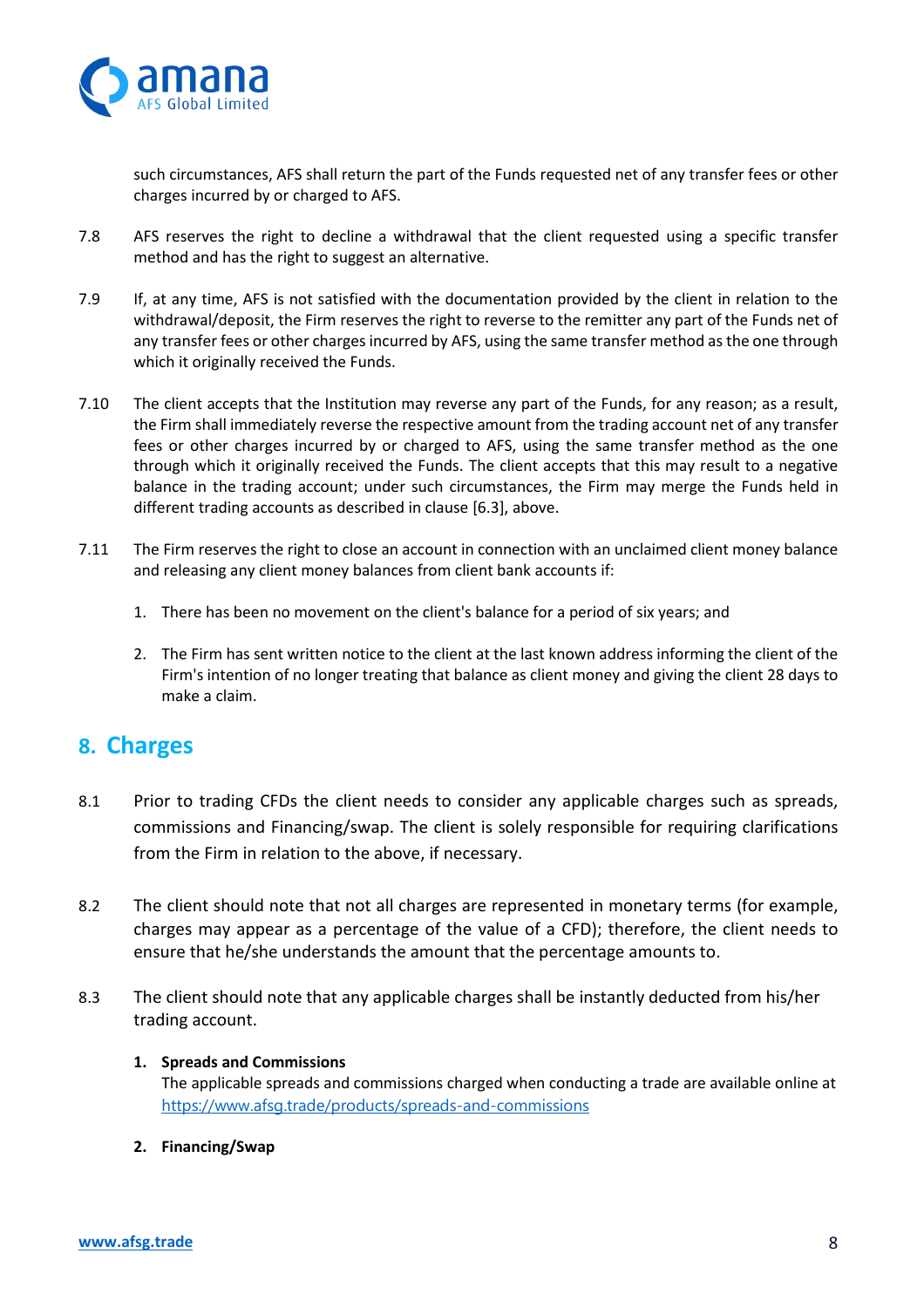

We reserve the right to apply Financing/interest rate swap on all open positions. The Financing/swap is the cost to carry that is added or deducted to the client account for holding a leveraged open position overnight.

Depending on the position held and the cost to carry of the contract for difference involved in a transaction, the client may either be credited or debited with financing; the operation is conducted at 23:59 server time and the resulting amount is automatically converted into the client's balance currency.

From Friday to Monday Financing/swap is charged once and from Wednesday to Thursday Financing/swap is charged in triple size. It should be noted that AFS charges its own Financing/swap; the Financing/swap of AFS are based on information provided by Bloomberg; the Firm updates such rate as often as it deems necessary.

Further information regarding Financing/swap can be found at <https://www.afsg.trade/products/spreads-and-commissions>

# **9. Inducements (payments to/from third parties)**

- 9.1 The Company, further to the fees and charges paid or provided to or by the Client or other person on behalf of the Client, as stated within this Agreement, may pay and/or receive fees/commission to/from third parties, provided that these benefits are designed to enhance the quality of the offered service to the Client and not impair compliance with the Company's duty to act in the best interests of the Client.
- 9.2 The Company may pay fee/commission to Introducing Brokers, referring agents, or other third parties based on a written agreement. This fee/commission is related to the frequency/volume of transactions performed by the referred Client through the Company. The Company has the obligation and undertakes to disclose to the Client, upon his request, further details regarding the amount of fees/commission or any other remuneration paid by the Company to Introducing Brokers, referring agents, or other third parties.
- 9.3 The Company may also receive fees/commission as well as other remuneration from third parties based on a written agreement. The Company receives fees/commission from the counterparty through which it executes Transactions. This fee/commission is related to the frequency/volume of Transactions executed through the counterparty. The Company has the obligation and undertakes to disclose to the Client, upon his request, further details regarding the amount of fees/commission or any other remuneration received by the Company from third parties.

# **10. Liability**

- 10.1 AFS shall, at all times, conclude client's transactions, under the provisions of this agreement, in good faith.
- 10.2 AFS bears no responsibility for any acts or omissions concluded by either a natural or legal person that provides the Firm with information in relation to the execution of the client's transactions in financial instruments, unless such acts or omissions were the result of negligence or fraud on behalf of AFS.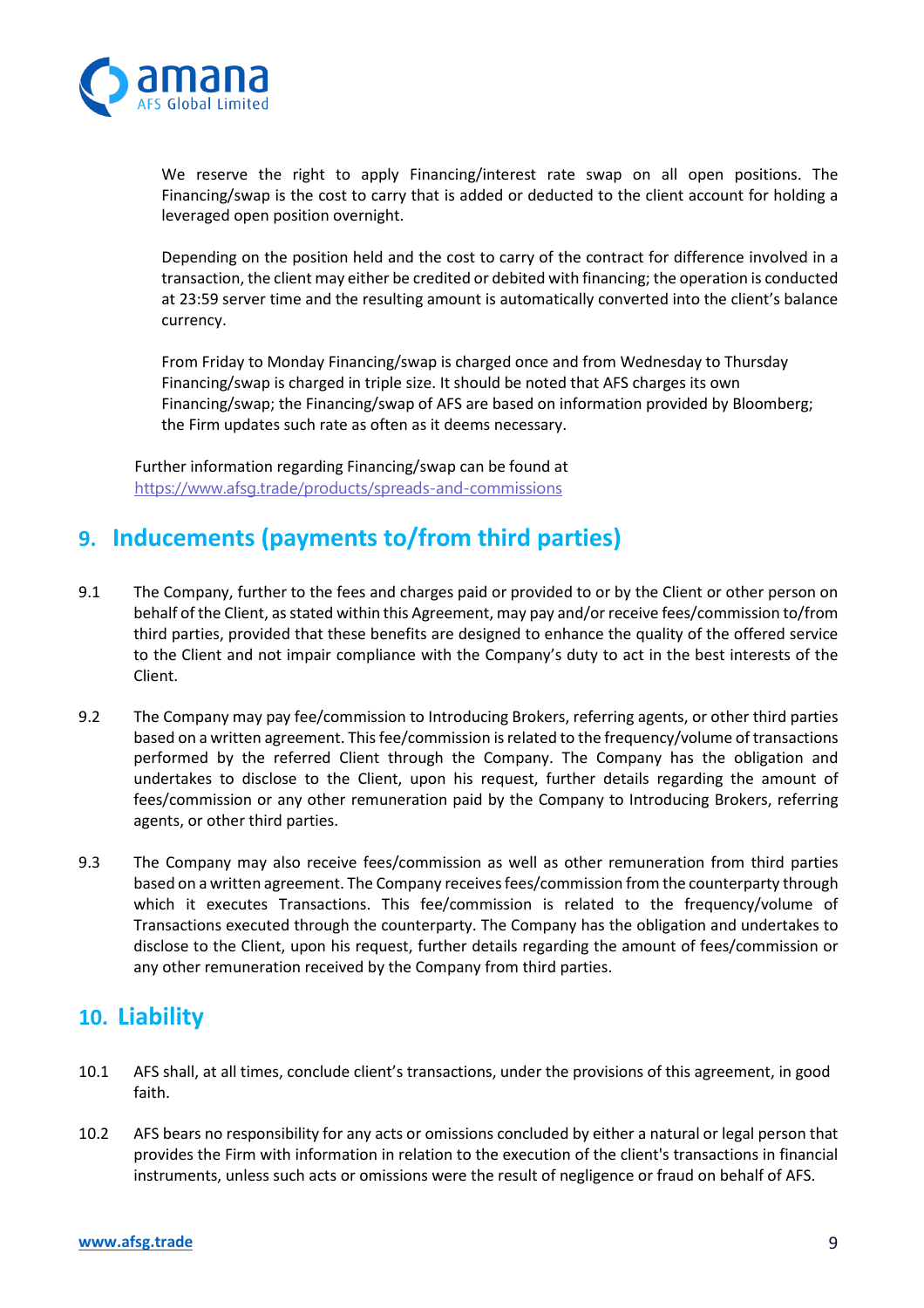

- 10.3 AFS bears no responsibility for any loss of opportunity that results in reduction in the value of the client's transactions in financial instruments, regardless of the cause of such reduction, except to the extent that reduction occurred as a direct consequence of the Firm's deliberate actions or omissions.
- 10.4 AFS bears no responsibility for any loss incurred as a result of the acts or omissions of the firm or its employees, including but not limited to instances of false or misleading information provided by the client.

# **11. Conflicts of interest**

The Conflicts of Interest Policy, available on the website of the Company, aims to ensure that the Company's Clients are treated fairly and at the highest level of integrity and that their interests are protected at all times. The Company takes adequate steps to properly identify conflicts of interest.

# **12. Notification and amendments to the client agreement**

- 12.1 The Firm will notify the client in good time about any material change to the information provided under this section which is relevant to a service that the Firm is providing to that client.
- 12.2 AFS reserves the right to amend, from time to time, any part of the Client Agreement, including where the Firm deems that such amendments are necessary given an announcement by a regulatory authority of a competent jurisdiction. Under such circumstances, the client shall be notified via email; it should be noted that the client's consent is not required for any amendment to be effective immediately.

# **13. Termination and default**

- 13.1 The client may terminate the Client Agreement within 15 (fifteen) business days from the announcement of an amendment under the 'Notification and Amendments to the Client Agreement section above, by sending a notification by email or through registered post to the Company's registered office address at Unit B, Lot 49, 1st Floor, Block F, Lazenda Warehouse 3, Jalan Ranca-Ranca, 87000 F.T. Labuan Malaysia , provided only that there are no open positions traded through the relevant trading account and the client has no outstanding obligations to AFS.
- 13.2 The client may terminate the Client Agreement, for any reason, having provided a 7 (seven) business days written notice by sending a notification specifying the termination date by email or through registered post to the Company's registered office address at Unit B, Lot 49, 1st Floor, Block F, Lazenda Warehouse 3, Jalan Ranca-Ranca, 87000 F.T. Labuan Malaysia, provided only that there are no open positions traded through the relevant trading account and the client has no amounts due for payment to AFS.
- 13.3 The client accepts that AFS reserves the right to terminate the Client Agreement immediately by providing the former with a written notice, if clause 13.4, below, becomes effective.
- 13.4 AFS may terminate the client agreement immediately, in the event of: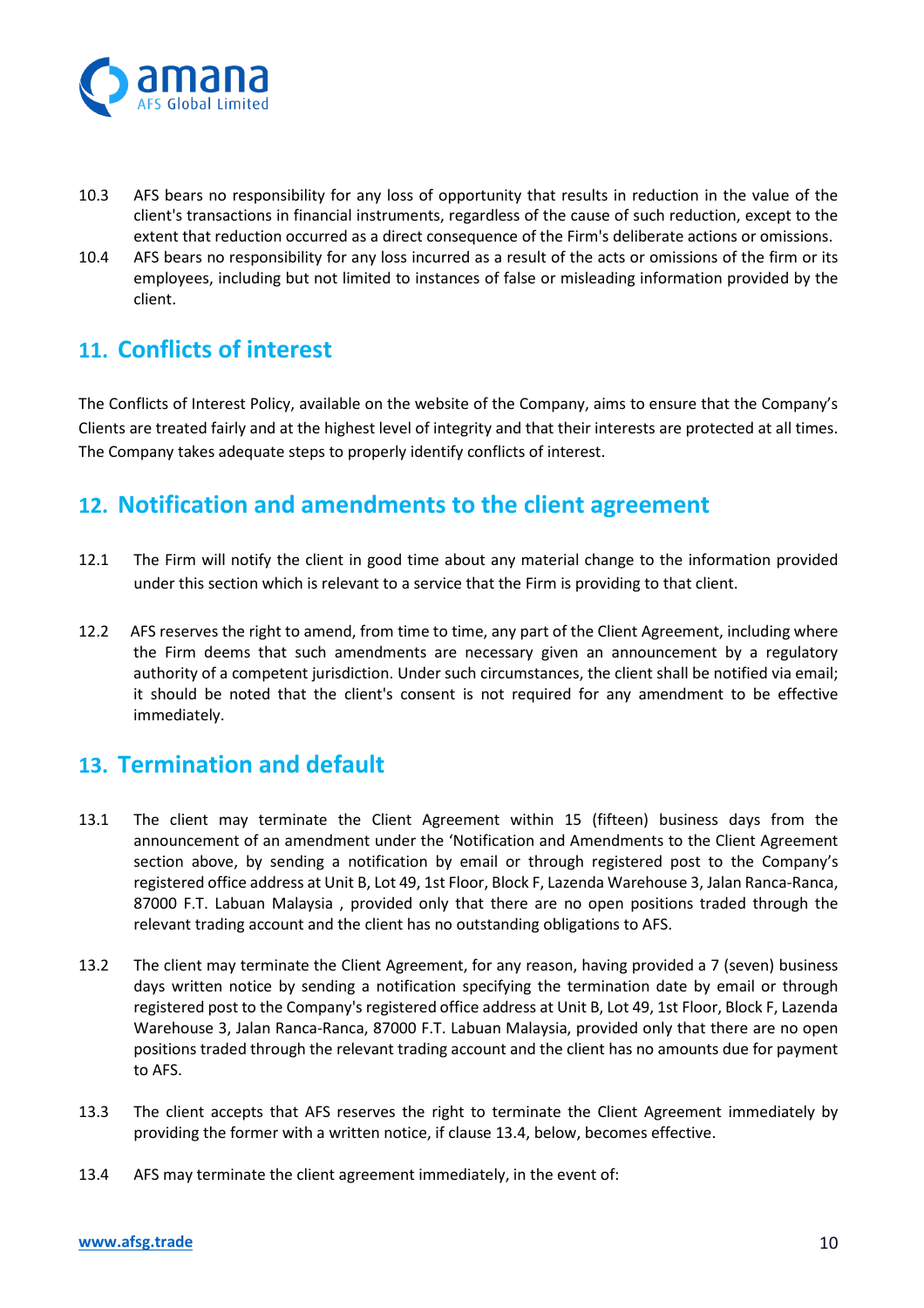

- AFS may terminate the Client Agreement immediately, in the event of:
- An issuance of an application, order, resolution or other announcement in relation to bankruptcy or winding-up proceedings that involve the client;
- Client's death; and
- A client involving the Firm in any type of fraud based on the firm's reasonable suspicion.
- 13.5 A termination of the Client Agreement shall not imply that any of the client's responsibilities cease to exist; the latter shall still be liable to pay to the Firm:
	- Any amount that is due to AFS;
	- Any expenses that are incurred by or charged to AFS, as a result of the termination of the Client Agreement; and
	- Any damage or loss that has arisen because of an arrangement or settlement.
- 13.6 Upon termination of the Client Agreement under clause 13.1, above, AFS shall immediately transfer to the client any amount available in the relevant trading account minus any outstanding amount that is due to the Firm by the client.
- 13.7 If clause 13.4, above, becomes effective AFS reserves the right to reverse any transactions that are deemed to be contrary to the Firm's interests.

### **14. Risk disclosure**

14.1 Details relating to the risks involved in trading CFDs are contained in the Annex to this Agreement.

### **15. Communication and client's orders**

- 15.1 All notices and communications supplied by the Company in conformity with this Agreement, including Account statements and transaction confirmations, may, at the Company's discretion, be sent to the Client by e-mail or made available in the Client's Account on the trading platform.
- 15.2 All notices/information provided by the Company or received from the Clients should be in English.
- 15.3 Such notices or communications shall be deemed to have been received by the Client and transmitted in the proper manner once the Company has placed them on the Platform or sent them by e-mail. The Company shall not be liable for any delay, modification, re-routing or any other modification that the message might undergo after being sent by the Company.
- 15.4 The Company shall accept the following communication method used by the Client to contact and transmit instructions to the Company: orders placed in writing and duly signed.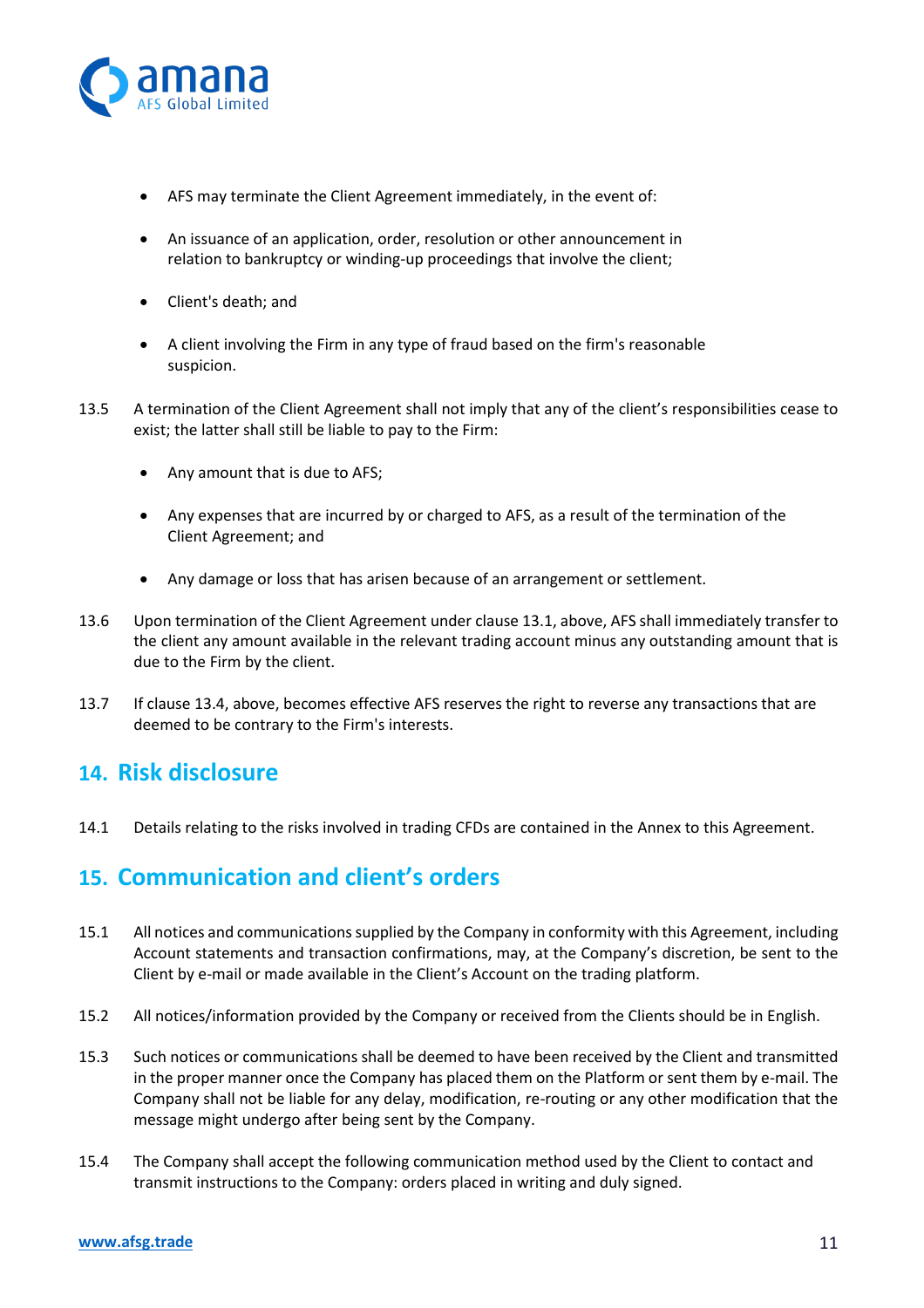

- 15.5 The Company shall not incur any liability by refusing to carry out orders given by a person whose identity has not in its opinion been sufficiently verified.
- 15.6 The Client shall be responsible for all orders and for the accuracy of all information sent via Internet following use made of the Client's name, his password or any other personal identification method set up to identify the Client, regardless of who the actual user is. Any person who identifies himself in accordance with the Client's identification methods shall be considered as being authorized to use the Company's services. The Company shall consider such orders or communications as having been authorized and issued by the Client. It is Client's responsibility to keep passwords confidential and to prevent unauthorized use of their passwords and their Trading Terminals.
- 15.7 For the orders placed in writing, the Company will verify the Client's signature with the sample signatures lodged with the Company. The Company shall not be liable for any fraud and/or lack of identification that it has not discovered.
- 15.8 Prior to any transfer order, the Company may request an original written confirmation duly signed by the Client.
- 15.9 Orders received by the Company in any means other than through the Trading Platform, will be transmitted by the Company to the Trading Platform and processed in the same way as though it was received through the Trading Platform.
- 15.10 Any order sent by the Client via the Trading Platform shall only be considered as having been received, and shall not constitute a valid instruction and/or a contract between the Company and the Client, until the instruction has been registered as executed by the Company and confirmed to the Client by means of a Transaction confirmation.
- 15.11 The Company bears no responsibility for delays or errors occurring during the transmission of orders or other communication messages via computer, for the accuracy of information received via computer or for any loss that may be incurred by the Client as a result of the inaccuracy of this information.
- 15.12 The Client has the right to use a Limited Power of Attorney to authorize a third person (representative) to act on behalf of the Client in all business relationships with the Company as defined in this Agreement. The Limited Power of Attorney should be provided to the Company accompanied by all identification documents of the representative. If there is no expiry date, the Power of Attorney will be considered valid until written termination by the Client.
- 15.13 The Company has the right to refuse to transmit a Client's order for execution without giving any notice and/or explanation to the Client. Among the cases that the Company is entitled to do so are the following (the list is not exhaustive):
	- If the Client does not have the required funds deposited in the Company's Client Account;
	- If the order violates the smooth operation of the Trading Platform;
	- If the order aims at manipulating the market of the specific Financial Instrument;
	- If the order is a result of the use of inside confidential information (insider trading);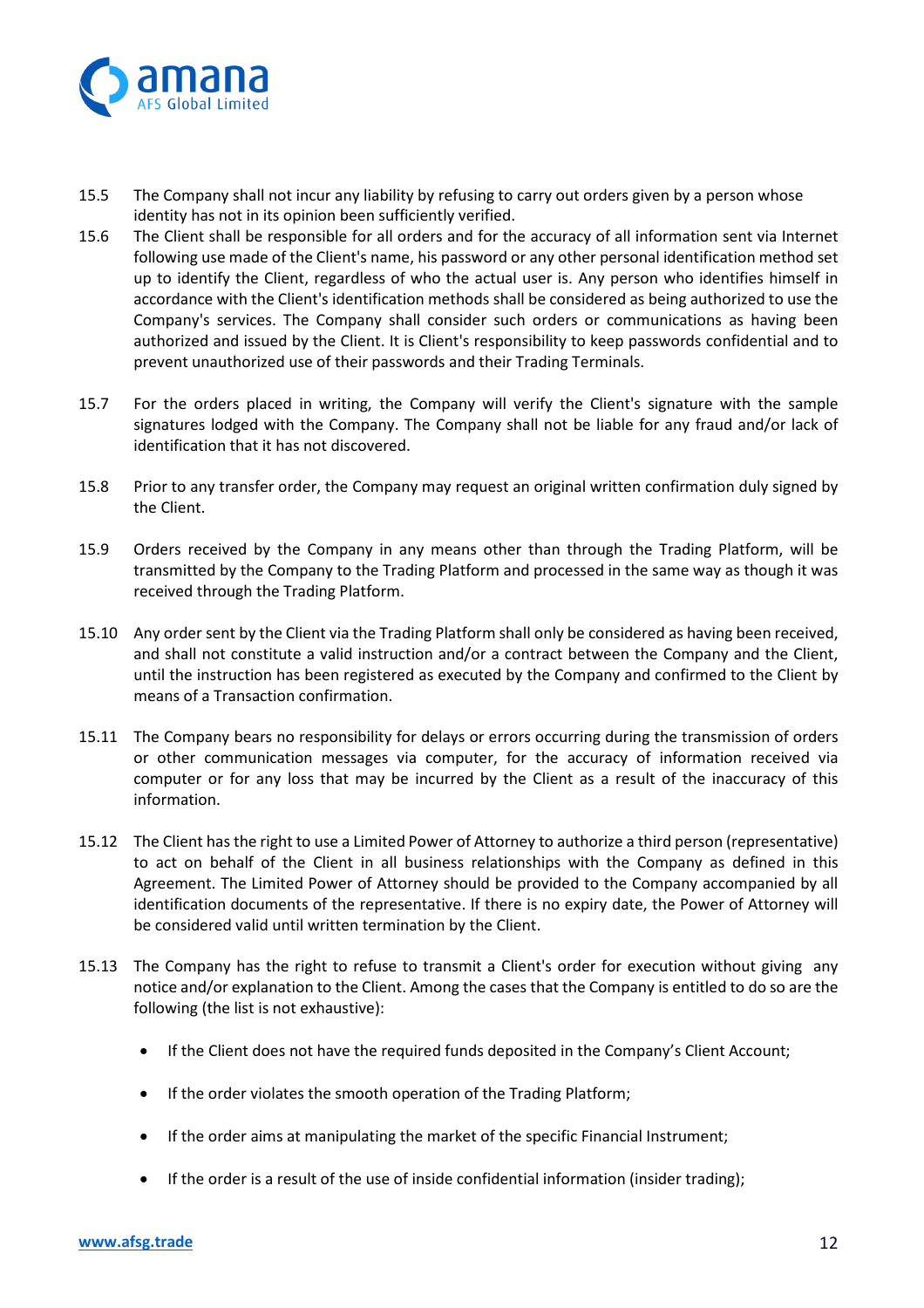

- If the order aims to legalize the proceeds from illegal acts or activities (money laundering).
- 15.14 The client needs to be aware that the company will refuse to accept or it may cancel any orders placed and/or executed via the Trading Terminal without any notice if it comes to its attention that the logic behind those orders is to abuse the whole system (i.e. use of specific EAs to generate volume by opening and closing positions at the same price) in order this way to gain unfairly benefits for the client and which is beyond the traditional scope of fair trading.
- 15.15 Client understands that reports and confirmations of order executions, cancellations or modifications may be erroneous for various reasons. Confirmations also are subject to change by Company, in which case Client shall be bound by the actual order execution, so long as it is consistent with Client's order. In the event that Company confirms an execution or cancellation in error and Client unreasonably delays in reporting such error within 24 hours, the Company reserves the right to require Client to accept the trade, or remove the trade from Client's Account, in Company' sole discretion.

# **16. Recordings of telephone calls**

- 16.1 The content of any telephone call ('the Telephone Record') between the client and the Firm may be recorded and saved as a magnetic or electronic record. The client agrees that the Firm has the right to use the Telephone Records as it deems necessary including but not limited to training or regulatory purposes or in connection with any dispute involving the Firm.
- 16.2 All instructions received from the client, during a telephone call, in relation to trading financial instruments shall be conclusive and binding unless conditions described in clause below are triggered.
- 16.2.1 AFS may provide copies of such recordings of telephone calls as required by Law or to a regulatory authority of a competent authority, without informing the client.

### **17. Direct contact consent**

The client consents that any communication received by AFS, from time to time, in relation to the Client Agreement - or any other communication in relation to marketing (if applicable) - does not breach any of the client's rights and obligations under the Client Agreement.

### **18. Representations and warranties**

The client represents that he/she has not been coerced or otherwise persuaded to enter into the Client Agreement.

18.1 The client declares that he/she is over 18 (eighteen) years of age (in case the client is a natural person) or has full capacity (in case the client is a legal person); therefore, the client may enter into the Client Agreement.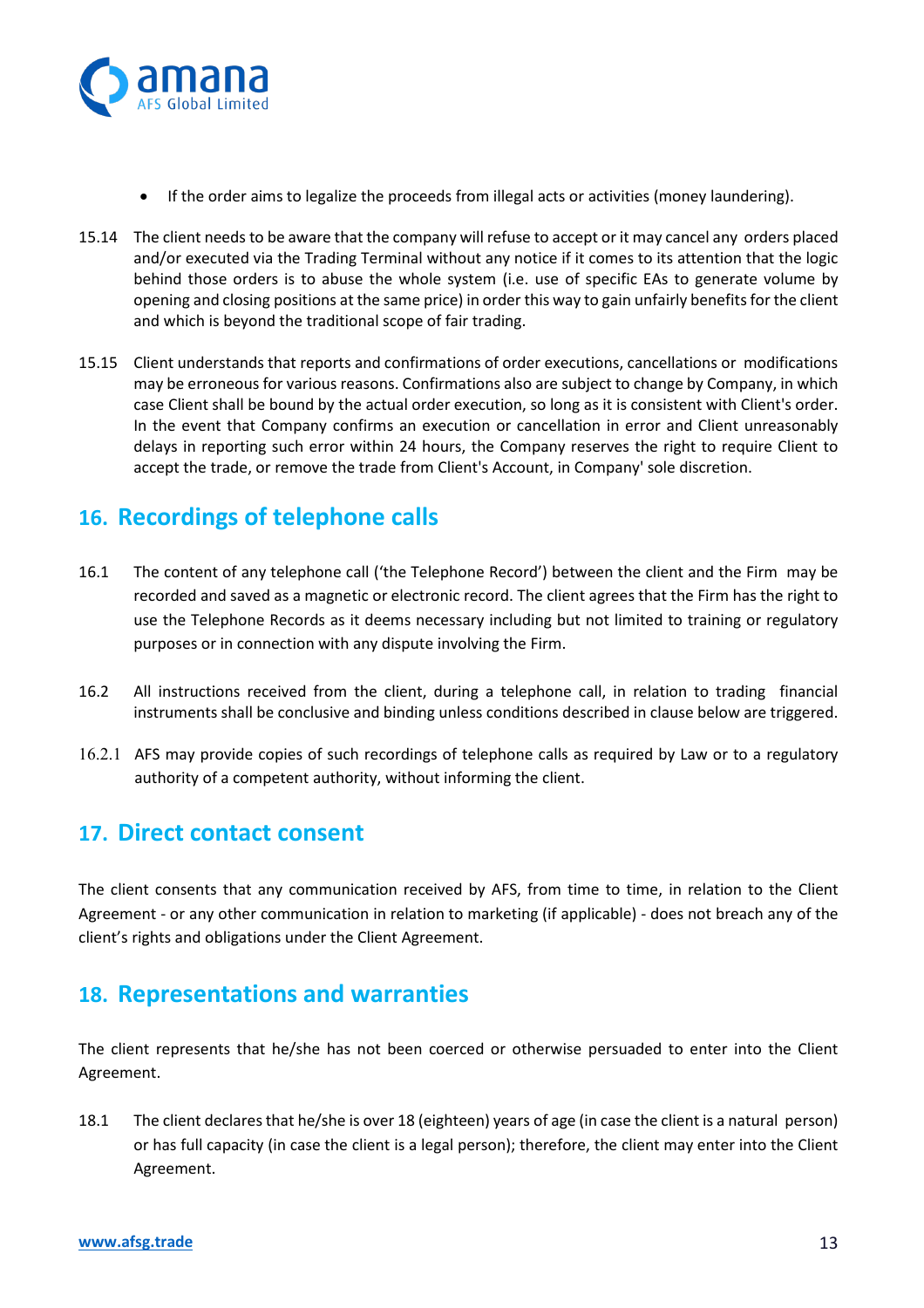

- 18.2 The client accepts that AFS reserves the right to revoke at any time, without prior written notice, any power of attorney documents that govern the relationship of the client with his/her authorized representative.
- 18.3 The client declares that he/she is fully aware of any implications, including but not limited to any restrictions, set by his/her local jurisdiction in relation to entering the Client Agreement.
- 18.4 The client declares that any trading in financial instruments is proportional and/or reasonable to his/her specific financial situation and that independent financial advice has been sought, or will be if necessary.
- 18.5 The client accepts that the trading of any transactions in financial instruments shall occur only through the AFS trading platforms(s) or other platform available to AFS at any given time to the client.
- 18.6 The client accepts that the Firm shall take all reasonable steps to ensure compliance with the Law; such reasonable steps shall be binding upon the client.
- 18.7 The client accepts the fact that AFS shall have a lien on any amount that is deposited in his/her trading account that is due for payment by the former to the latter. Although the Firm does not need the client's consent in order to exercise the lien the former shall notify the latter of its intention, accordingly.
- 18.8 The client represents that if an amount is due for payment to AFS, the later shall be entitled to debit the relevant amount from the client's trading account immediately.

### **19. Commission**

For all charges and commission rates please refer to [https://www.afsg.trade/products/spreads-and](https://www.afsg.trade/products/spreads-and-commissions)**[commissions](https://www.afsg.trade/products/spreads-and-commissions)** 

### **20. Force majeure event**

- 20.1 AFS shall, in its reasonable opinion, determine that a force majeure event occurred; under such circumstances the Firm shall take all reasonable steps in order to inform the client.
- 20.2 A force majeure event is as an event or circumstance, including but not limited to any natural, technological, political, governmental, social, economic (including without limitation to the suspension of a currency) or similar event or circumstance that occurred after a transaction in a financial instrument occurred and such event or circumstance has not been anticipated at the date of entering into the transaction. In addition to the above, a force majeure event may include instances of illegitimate actions against the AFS servers that may be outside the control of the client or AFS.
- 20.3 If AFS determines that a force majeure event occurred, without prejudice to any other rights of the client under the Client Agreement, the Firm may: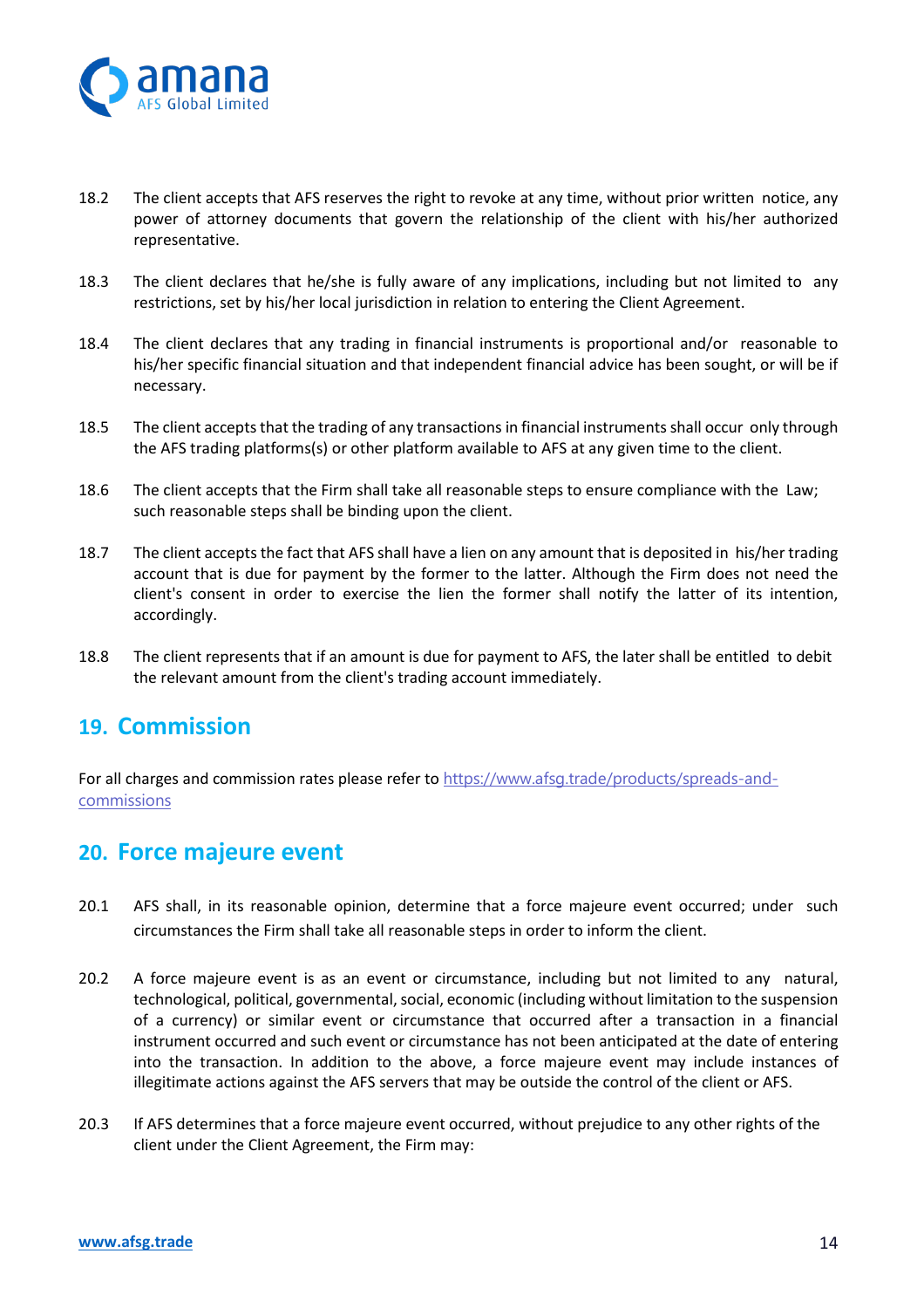

- Increase margin requirements; and/or
- Increase spreads; and/or
- Decrease leverage; and/or
- Close-out, in good faith, any open positions at a price that the Firm considers reasonable; and/or
- Request amendments to any closed positions; and/or
- Suspend the provision of investment and/ or ancillary services to the client;
- Amend any of the content of the Client Agreement on the basis that It is impossible for AFS to comply with it.

### **21. Margin account and requirements**

- 21.1 The client needs to ensure that he/she has sufficient margin on his/her trading account, at all times, in order to maintain an open position.
- 21.2 In addition, the client needs to continuously monitor any open positions in order to avoid positions being closed due to the unavailability of funds; it should be noted that the Firm is not responsible for notifying the client for any such instances.
- 21.3 The At Margin Level (also referred as Health Level) of 100% (one hundred percent), the Firm has the discretion to begin closing positions starting from the most unprofitable one. In addition, at margin levels of 20% (twenty percent), the Firm's system will automatically begin closing positions at market price, starting from the most unprofitable one. Unleveraged positions will be closed out automatically by the Firm's system when Margin Level/Health Level reaches 0.1%.
- 21.4 The Firm shall inform the client, if applicable, about the existence of and the terms of any security interest or lien which the Firm has or may have over the client's designated investments or client money or any right of set-off it holds in relation to the client's designated investments or client money and if applicable, that a depositary may have a security interest or lien over or right of set-off in relation to this instruments or money.

# **22. Technical issues**

- 22.1 AFS bears no responsibility for any loss that arises as a result of a system failure, including but not limited to:
	- Hardware or software failure, malfunction or misuse either on the client's side or the Firm's or both;
	- Poor or no internet connection either on the client's side or the Firm's or both;
	- Incorrect settings in the client terminal; and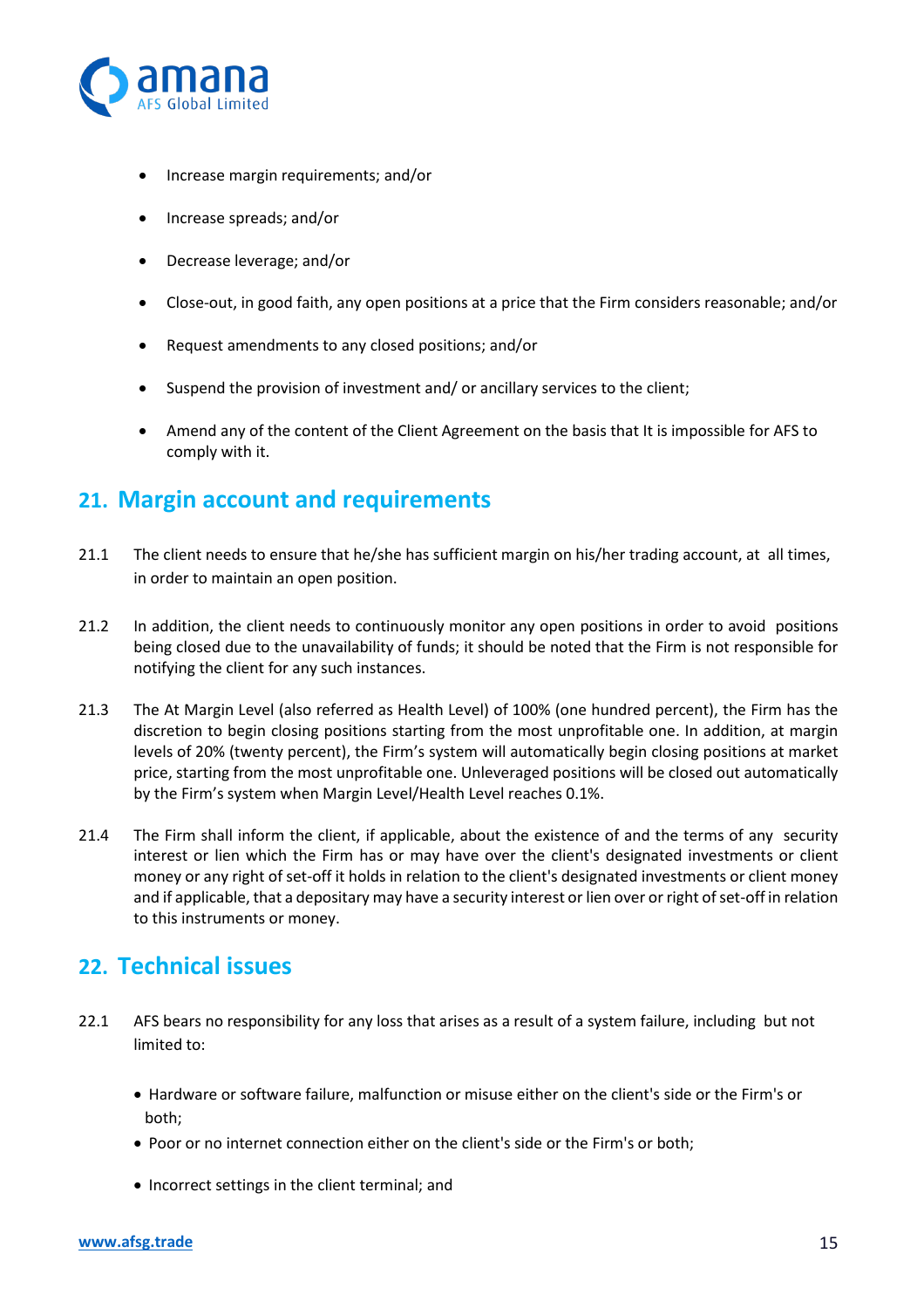

- Delayed updates of the client terminal.
- 22.2 The client accepts that at times of excessive transaction flow there might be some delay in contacting, over the telephone, a member of the Dealing Department, especially when there are important market announcements.

## **23. Governing law, jurisdiction and dispute resolution**

- 23.1 The client may raise a complaint in writing to the following email address: [complaints@afsg.trade.](mailto:complaints@afsg.trade) Full details are contained within our internal complaints procedure, which is available to the client on request at any time.
- 23.2 The client accepts that the Client Agreement and any services provided under it by the Firm shall be governed by the applicable laws of Labuan, the Federal Territory of Malaysia and that any proceedings and their settlement that may involve AFS and the client shall take place exclusively in the competent courts of Labuan.

### **24. Account limitation**

- 24.1 The Company permits each Client to open up to 3 Accounts, to accommodate for the below possible scenarios of the Client:
	- 1. To Segregate different trading strategies
	- 2. To use/benefit from different Account types offered by the Co
	- 3. To maintain Accounts in different base currencies
- 24.2 Should a Client wish to have more than 3 Accounts with the Company, the Company may consider on ad hoc basis to allow for this, provided a valid and clear reason as to why more Accounts are needed, is provided by the Client.

# **25. Confidential information**

- 25.1 The Company shall have the right, without the need to inform the Client beforehand, to disclose any details of the Client's transactions or any other information, that may be necessary for the purposes of complying with any requirements of any person entitled to require such a disclosure by law or with any Company obligation, to proceed with the said disclosure to any person.
- 25.2 The Company will handle all the Client's personal data in accordance with the relevant laws and regulations for the protection of personal data.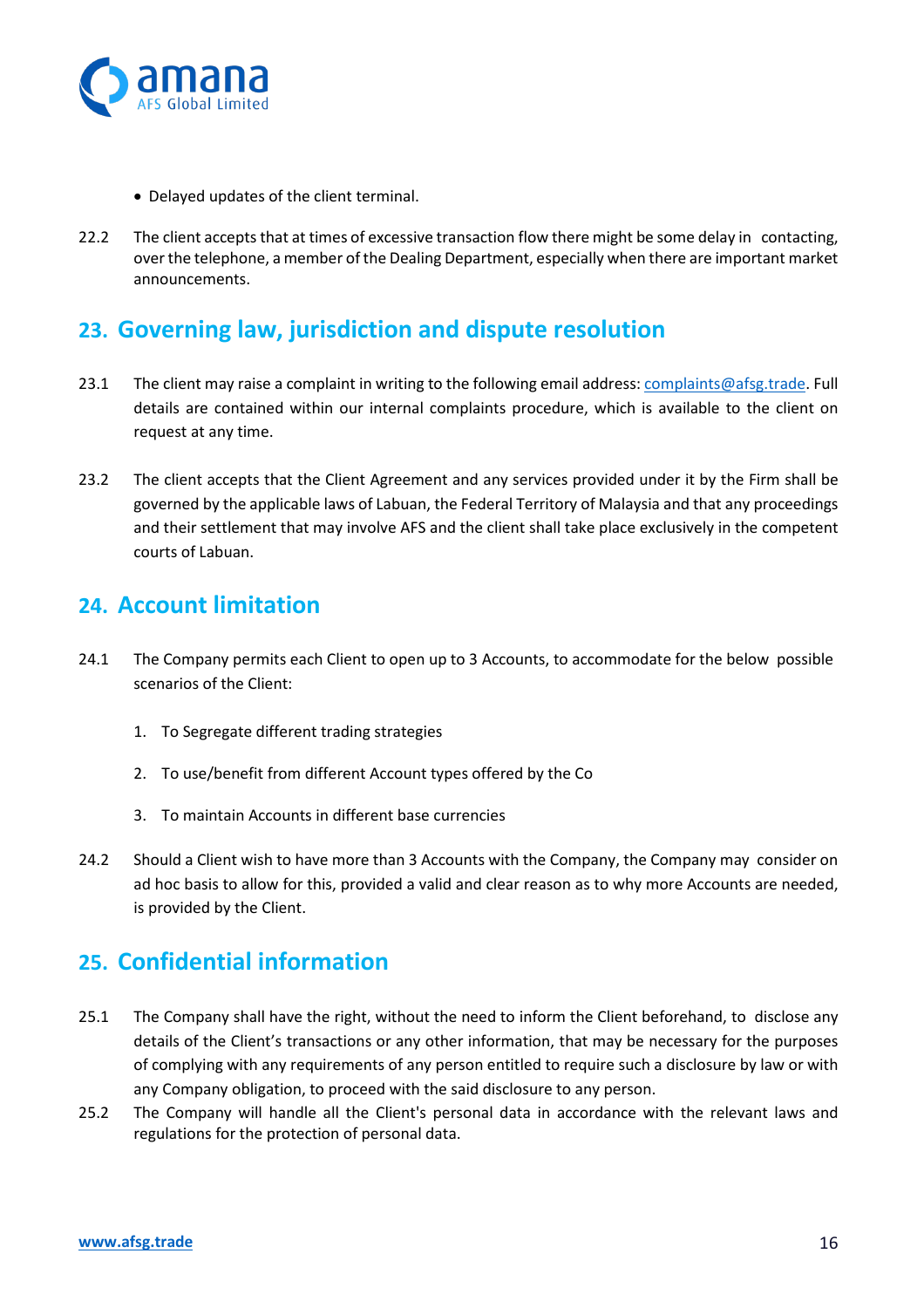

# **26. Annex - risk disclosure notice**

Notice RISK WARNING: Contracts for Difference ('CFDs') are complex financial products, which have no set maturity date. Therefore, a CFD position matures on the date a client chooses to close an existing open position. CFDs, which are leveraged products, incur a high level of risk and as a result it is possible the loss to exceed the client's invested capital and as a result you may be required to make further payments. As a result, CFDs may not be suitable for all individuals. The client should not risk more than he/ she is prepared to lose. Before deciding to trade, the client shall ensure that he/ she understands the risks involved and take into account his/ her level of experience. The client may seek independent advice, if necessary.

### **27. Scope of the notice**

The Risk Disclosure Notice ('the Notice') is provided to the client on the basis that you are proposing to trade with AFS in contracts for difference ('CFDs') which are leveraged products, incur a high level of risk and can result the losses to be higher than your invested capital and as a result you may be required to make further payments.

It should be noted that the Notice does not contain all the risks and aspects involved in trading CFDs; therefore, the client needs to ensure that his/ her decision is made on an informed basis taking into consideration the following:

#### 27.1 **PRODUCT DESCRIPTION**

 A CFD is an agreement to either buy or sell a contract that reflects the performance of, including amongst others, forex,; the profit or loss is determined by the difference between the price a CFD is bought at and the price is sold at and vice versa. CFDs are traded on margin and it should be noted that no physical delivery of either the CFD or underlying asset is occurring. CFDs fluctuate in value during the day; the price movements of CFDs are determined by a number of factors including but not limited to speculation and availability of market information.

#### 27.2 **PERFORMANCE**

It should be noted that past performance of CFDs is not a useful indicator of future performance.

#### 27.3 **MAIN RISKS ASSOCIATED WITH TRANSACTIONS IN CFDs**

CFDs are complex products that are not suitable for all types of investors, therefore you should always make sure that you understand how the product you are buying works, that it does what you want it to do and that you are in a position to take the loss if it fails.

You should carefully read this agreement before making a trading decision. You should make sure that you at least understand the following:the costs of trading CFDs,

- The margins required to execute a CFD trade,
- The costs involved in making a trade,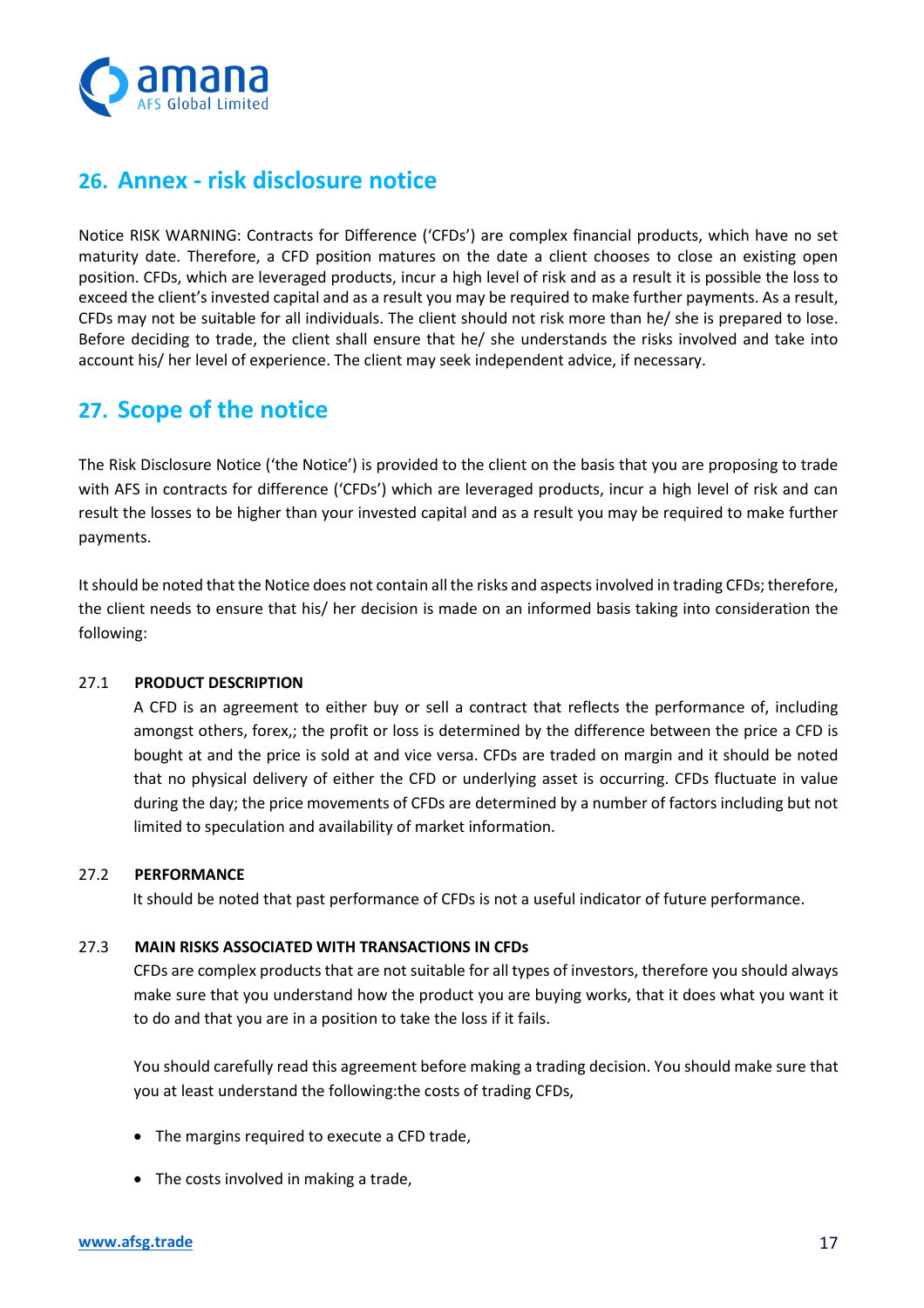

- How the prices of CFDs are determined,
- What happens if you hold the position overnight?
- Re-quotes or potential slippage,
- Execution of orders when the underlying market is closed.

Prior to trading CFDs, you need to ensure that you understand the risks involved. CFDs are leveraged products; therefore, they carry a higher level of risk to the client's capital compared to other financial products. Leveraged trading means that potential profits are magnified; it also means losses are magnified. The lower the margin requirement, the higher the risk of potential losses if the market moves against the client. The value of CFDs may increase or decrease depending on market conditions.

Due to the fact that CFDs are leveraged products, engaging in CFD trading may not be suitable for you and independent advice should be sought if necessary. The potential for profit must be balanced alongside prudent risk management given the significant losses that may be generated over a very short period of time when trading CFDs.

You should not commence trading in CFDs unless you understand the risks involved. You should only consider trading in CFDs if you wish to speculate, especially on a very short-term basis, or you are wishing to hedge an exposure in your existing portfolio, and if you have extensive experience in trading, in particular during volatile markets, and can afford any losses;

Prior to trading CFDs, you need to ensure that you understand CFDs are not suitable for 'buy and hold' trading. CFDs can require constant monitoring over a short period of time (minutes/hours/days). Even maintaining an investment overnight exposes you to greater risk and additional cost. The volatility of the stock market and other financial markets, together with the extra leverage on your investment, can result in rapid changes to the client's overall investment position. Immediate action may be required for you to manage your exposure, or to post additional margin. You should only trade CFDs if you have enough time to monitor these investments on a regular basis.

#### 27.4 **CAPITAL LOSS**

Trading and investing in leveraged products such as CFDs carries a high degree of risk to your capital. Investments such as these are not appropriate for all investors and you should ensure you understand all the risks and seek independent advice prior to entering into such transactions. AFS is under no obligation to assess the suitability of these products in relation to your particular circumstances.

It is possible to lose more than your initial investment and you may be required to make further payments.

The margin the client needs to maintain as a deposit with AFS is recalculated real time in accordance with changes in the value of the underlying assets of the CFDs the client holds. If this recalculation produces a reduction in value compared with the valuation on the previous day, client will be required to pay AFS immediately in order to restore the margin position and to cover loss. If the client cannot make the payment, AFS will close the client's position whether or not the client agrees to this action. Clients will have to meet the loss, even if the prices of the underlying asset subsequently recover.